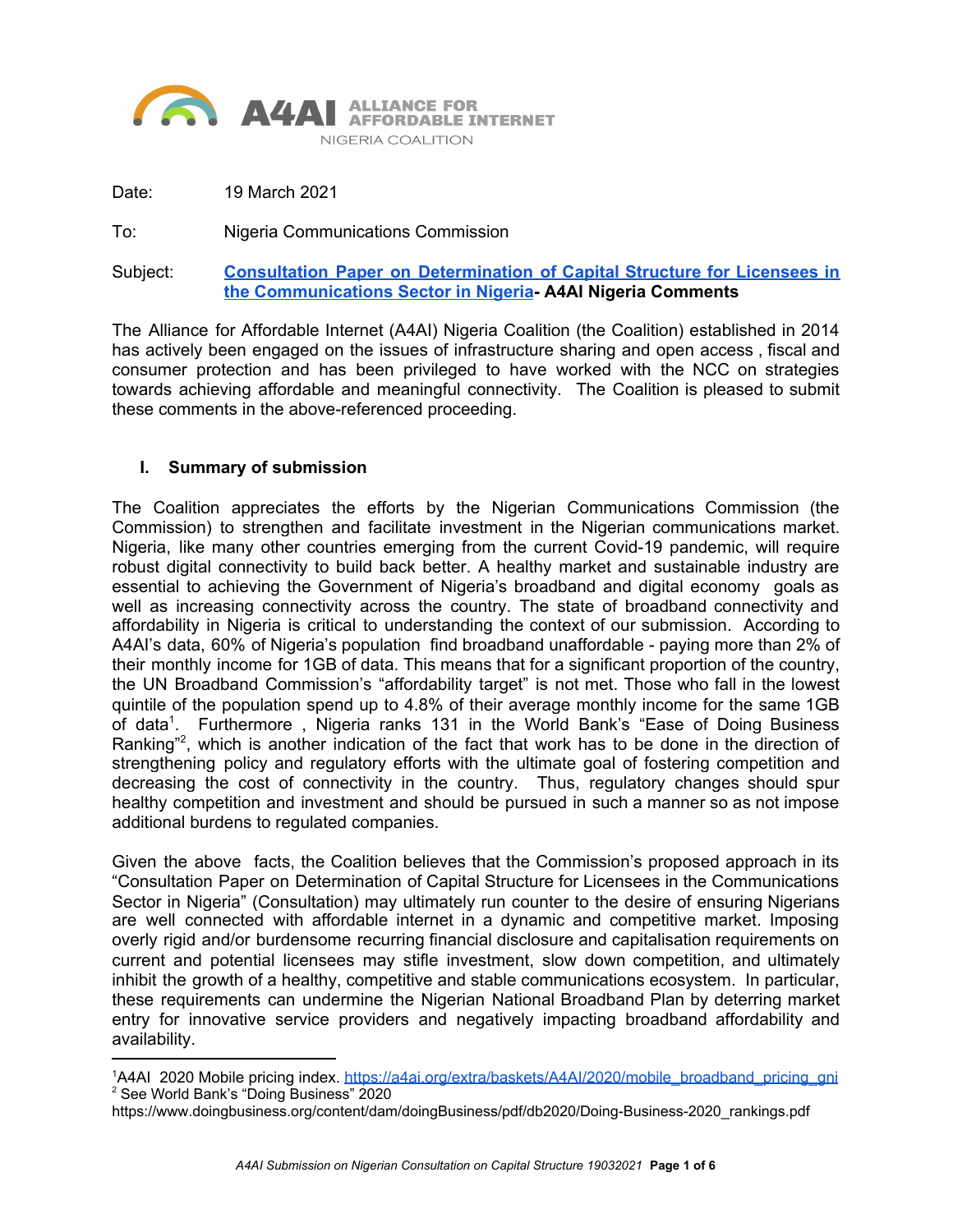

While the Nigerian Communications Act (2003) gives the Commission a wide range of powers,<sup>3</sup> this proposed approach goes beyond the scope provided by the Act. The Coalition, therefore, recommends that the Commission rely on existing processes and frameworks in place to help ensure that licensees are properly funded. We understand the importance of complying with the mandatory corporate governance requirement within the industry, therefore, the Coalition encourages the Commission where necessary, to consider the standard practice in other jurisdictions by taking a lighttouch regulatory approach, limiting its review of capital structures to a case-by-case basis where objective concerns regarding a particular licensee's / potential licensee's capitalisation and financial health exists.

Captured below are details of some of the key concerns highlighted in the summary.

### **II. Burdensome Financial Disclosure, Benchmark and Reporting Requirements Will Stifle Investment, Slow Competition and Inhibit Growth in the Communications Sector**

Nigeria is at a pivotal point in developing and leveraging next-generation services to stimulate its digital economy. However, as a general matter, licensees in Nigeria are already subject to robust reporting obligations under the Corporate and Allied Matters Act, the Financial Reporting Council Act, Value Added Tax Act and the Code of Corporate Governance for the Telecommunications Industry. Thus, requiring additional financial reporting and disclosure obligation will no doubt impose additional cost implications for these operators and thereby impede the ease of doing business in the communications sector. Such additional costs have the potential of being passed on to affect consumer prices and thus overall affordability.

Secondly, burdensome financial disclosure requirements may deter potential and current licensees from entering/staying in the market, as they may be hesitant to share sensitive financial data, particularly where there may be valid reasons as to why this financial data may not represent a 'true' picture of the licensee's medium-long term financial stability (e.g., the licensee may have experienced one-off financial events in the previous year that it considers do not represent a true/fair picture, such as reduced revenue streams that might result from having made an acquisition. Conversely, one-off sales in the previous year could artificially inflate a licensee's revenue streams and might not be a true/accurate picture of its future financial stability). Likewise, such disclosures may diminish a licensee's ability to procure financing, therefore hampering the licensee before it can get off the ground / rebut negative perceptions around its financial stability. Lenders or investors may be less willing to invest in a licensee if it carries with it a risk that their own financial data would come under regulatory scrutiny. licensees, lenders and investors alike are likely to be concerned about how their financial data would be used and safeguarded.

Thirdly, gathering the required data would add both time and cost to preparing a license application or separate regulatory submission if this financial review is incorporated into the licensing process or be required as an additional regulatory filing. This is particularly concerning if such reporting is required regularly. Imposing financial disclosure requirements also

<sup>3</sup> Section 4 (1) Nigerian Communications Act 2003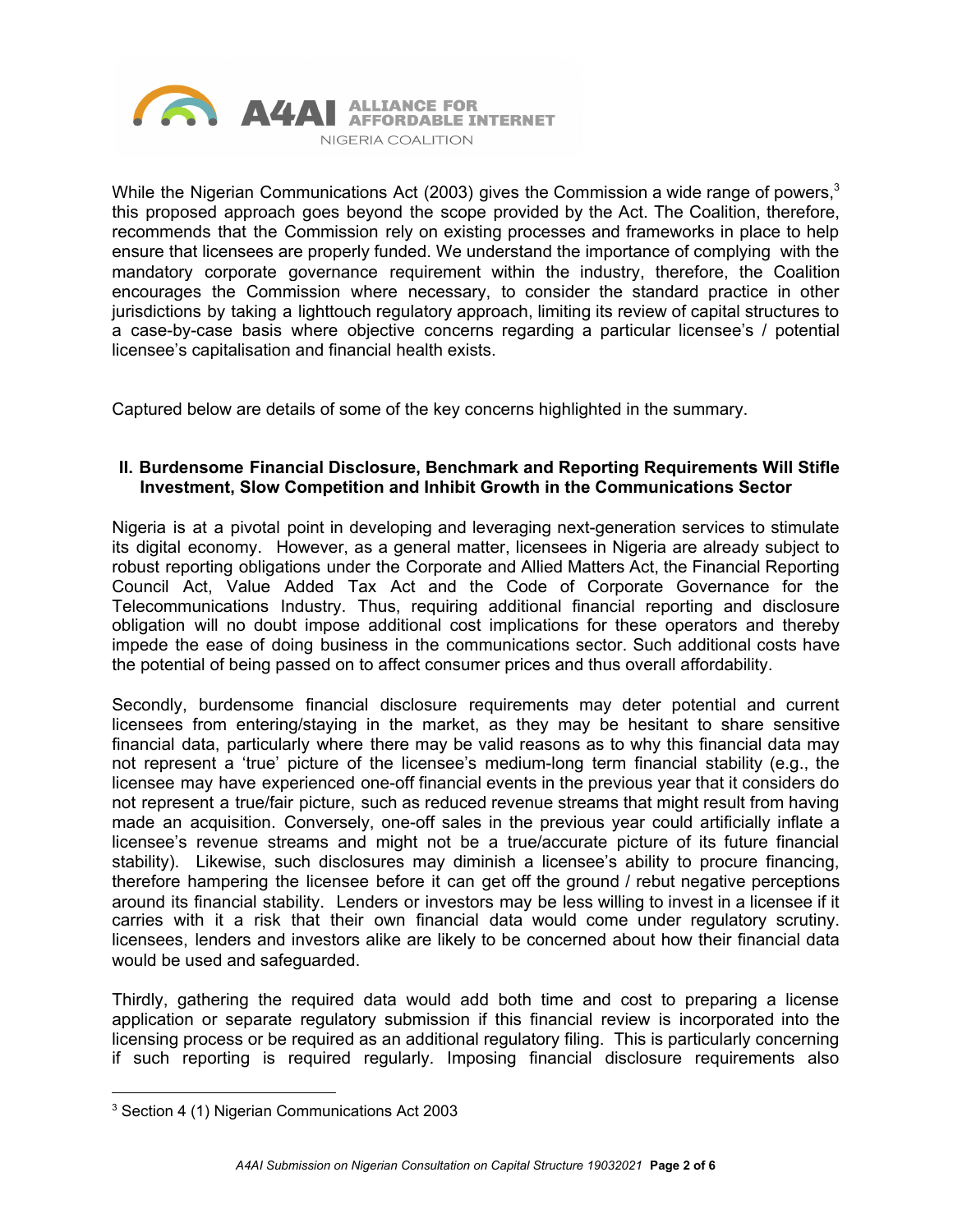

introduces additional constraints such as increased processing time for applications, requiring thorough review by qualified financial experts and analysis by the Commission. Such delays would be encountered as a result of the additional processes which would hamper the communications sector's growth as it diverts important time and resources away from licensees who can invest in the market (e.g., investment needed to upgrade existing infrastructure and/or roll-out of innovative infrastructure and offers to consumers). The additional time, effort and costs associated with gathering will no doubt impact consumers in the form of higher tariffs and/or reduced quality of services, as licensees are unable to invest as much, or at least not as quickly, as they would otherwise have been able to do . Higher tariffs will affect the realisation of the goals set in the Nigerian National Broadband Plan 2020-2025 ("NBP")<sup>4</sup> for ubiquitous broadband and its associated benefits to the Nigerian population, particularly the goal of increased data download speeds in both urban and rural areas. 5 In addition, Nigeria's economy would be deprived of the anticipated financial benefits and economic growth from increased connectivity<sup>6</sup>.

An overly burdensome / rigid framework for financial disclosure and reporting also runs counter to the Government's stated objectives in the NBP that the "*Government, on its part, will create the enabling environment as well as relevant policies to ensure effective deployment and protection of telecommunications infrastructure*" 7 .

Ubiquitous, robust, reliable, and affordable connectivity is critical for the Nigerian economy, and for individual businesses and consumers alike. Never before has this been so important, as during the current global Covid-19 pandemic; the importance of such connectivity in Nigeria's plan to emerge from this global crisis should not be underestimated. It would be a missed opportunity if, as a result of unduly burdensome / overly rigid financial disclosure and reporting requirements, licensees were diverted away from the task in hand, and if Nigeria were unable to realise the goals in the NBP and unlock the economic growth opportunities within that plan, failure of which could lead to an ever-widening digital divide.

Finally, the proposed framework as it currently stands injects uncertainty into the licensing process itself. The Consultation provides no benchmarks for determining a licensee's qualifications or compliance and fails to provide insights into how the Commission will conduct the analysis or oversight. Such uncertainty could potentially lead to inefficiencies in the capitalisation of the sector, reducing investment and slowing growth.

# **III. The Proposed Requirements Would Undermine the National Broadband Plan**

Affordability is a major component that often constitutes a barrier to the adoption and usage of broadband. The NBP recognises the importance of ubiquitous, affordable connectivity as a

<sup>4</sup> <https://www.ncc.gov.ng/accessible/documents/880-nigerian-national-broadband-plan-2020-2025/file>

<sup>&</sup>lt;sup>5</sup> See for example, references in the National Broadband Plan 2020-2025 (NBP) that the plan is designed to deliver data download speeds of about 25Mbps in urban areas and 10Mbps in rural areas. It also targets covering at least 90% of the population and penetration rate of 70% by the end of the plan's lifetime, and at a price of not more than N390 per 1GB of data (2% of median income or 1% of minimum wage).

 $6$  As noted at page 5 of the NBP, the Government are aware of the economic growth opportunities afforded by the deployment of broadband technologies; and are told that every 10% increase in broadband penetration results in about 2.6% to 3.8% growth in GDP.

 $<sup>7</sup>$  See page 5 of the NBP.</sup>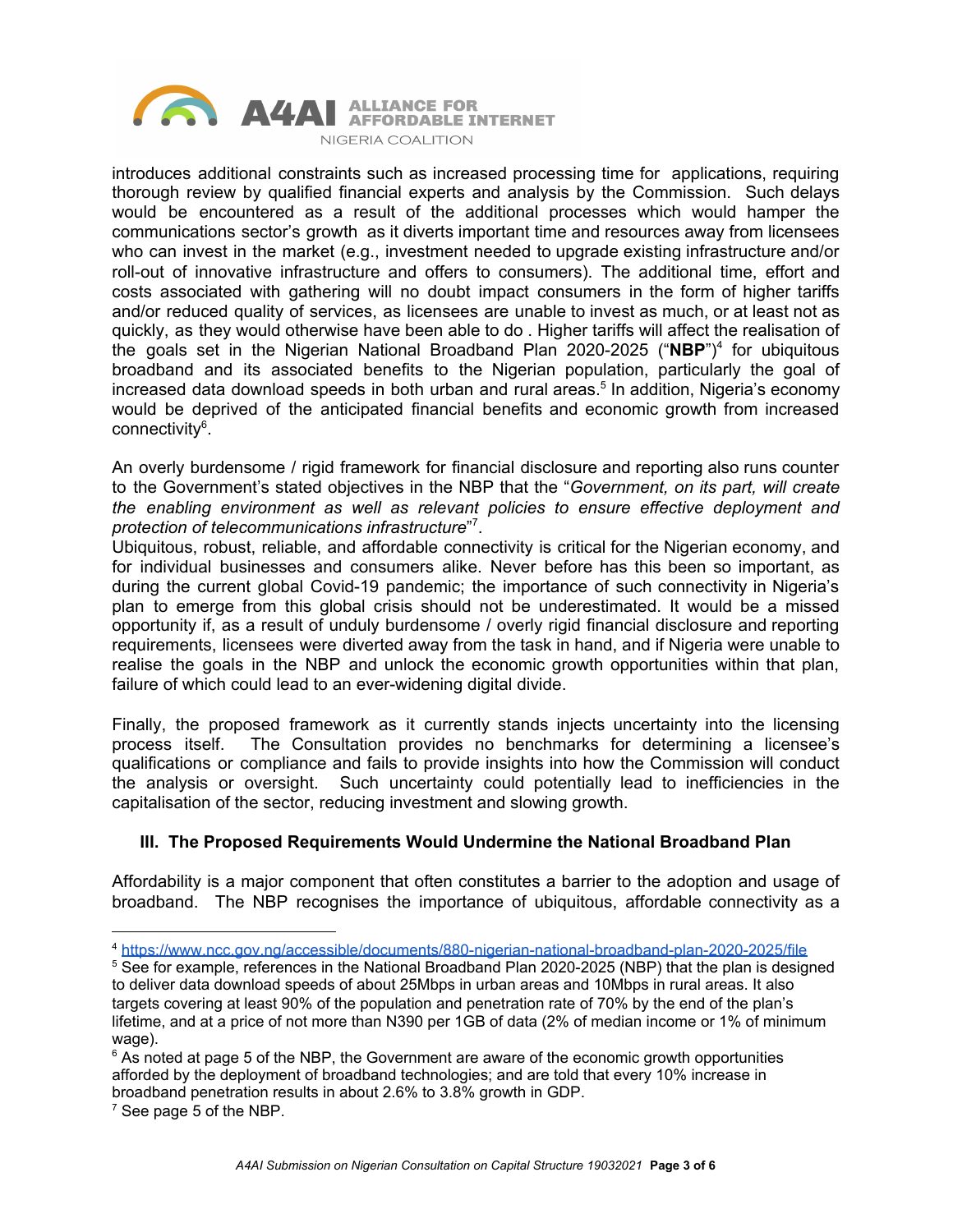

driver for job creation, improved socio-economic development and sustained economic growth, amongst others. Improving connectivity across Nigeria calls for policies that improve the affordability and availability of the internet. Indeed, the Government also recognises in the NBP that "it is important to note that the successful implementation of the Plan requires synergy between government and the private sector"<sup>8</sup>.

Setting the right conditions for investment to build back better will be as critical to implementing Nigeria's robust, future proof Plan for Nigeria . As discussed above, the proposed requirements and benchmarks inject uncertainty and delay into the regulatory process, potentially deterring or even denying market entry for innovative service providers. The proposed requirements could, for example, dampen a new entrant's appetite for devising creative financial structures or entering into partnerships that would enable an otherwise cost-prohibitive deployment in a rural area, for fear that such a proposal would be rejected. A less connected nation, and one that may be perceived as involving increased regulatory obstacles/bureaucracy, also risks undermining the Government's desire (as espoused in the NBP) to incentivise low-cost smartphone devices and promote local assembly/manufacturing of telecom network and end device components<sup>9</sup>. Any processing delays and additional regulatory costs resulting from adopting these requirements would likewise impede the rollout of broadband infrastructure.

## **IV. Current Systems Exist to Manage Financial Risks of License Holders**

The existing financial system, which is made up of lenders, banks, investors and other public and private sector actors, leverage different financial mechanisms to ensure that licensees have adequate capital structures and liquidity. The Commission's efforts to undertake this type of review would be duplicative as such actors are already subjected to similar requirements under the Corporate and Allied Matters Act, the Financial Reporting Council Act, Value Added Tax Act and the Code of Corporate Governance for the Telecommunications Industry, as mentioned above. Duplicating these efforts could lead to conflicting 'value' judgments and regrettably, increased risk of litigation, particularly given the impact a negative value judgement could have on an existing and/or prospective licensee.

Secondly, we are concerned that the outlined proposal in the Consultation document may not properly enable the Commission to effectively evaluate the credit quality and asset valuation of a potential licensee and that perhaps it may be best to rely on the assessment from a financial regulator. While the Nigerian Communications Act (2003) gives the Commission a wide range of powers,<sup>10</sup> these powers in the Coalition's view, do not include the activities proposed by the Commission in the Consultation. The framework also places the Commission in the position of effectively approving debt transactions and injections of equity capital. The premises advanced by the Consultation do not reflect all of the dynamics that drive investment decisions. For example, the Consultation conflates liquidity with capital structure, which are different concepts. An entity can be very liquid with high debt or equity and very liquid with both as well. There are several reasons why a company may want to use financing versus straight equity. A company can also obtain more financing when credit is looser, providing opportunities for a dividend recap. Under the proposals being advanced, such structures would require the Commission's

<sup>&</sup>lt;sup>8</sup> Page 6 of the NBP.

<sup>&</sup>lt;sup>9</sup> Page 11 of the NBP.

<sup>&</sup>lt;sup>10</sup> Section 4 (1) of the Nigerian Communications Act 2003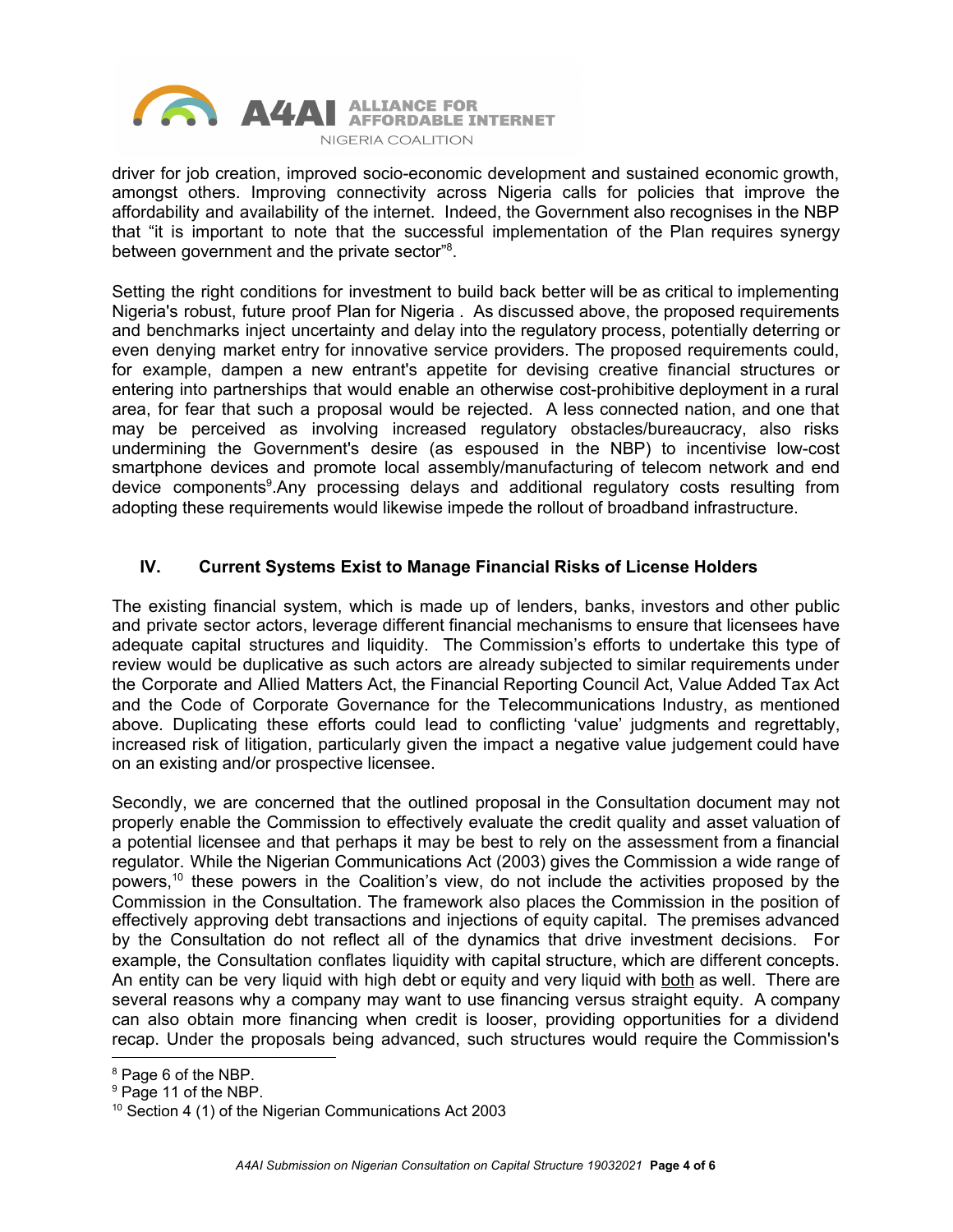

approval. The additional administrative burden being conferred on the Commission and the responsibility to make what could become difficult/tricky value judgements should not be underestimated.

The Consultation also does not consider that the cost of capital (and capital structure optimisation) may be different for foreign and domestic investors. Generally speaking, financing terms in Nigeria are short, which is often not optimal for financing infrastructure projects or assets that take a longer time to earn a return on investment. Also, when global credit is cheaper, it can make sense to take advantage of leverage for some (but not all) players. As such, there could be differences in the cost of capital and, therefore, capital structure optimisation based on how the licensee sources its funding.

In addition, the Consultation raises a host of other questions which we would like the Commission to elaborate on notably:

- a) How will the appropriate debt to equity ratios be determined? For example, what are the different needs between an Open Access Fibre (InfraCo) License, Metropolitan Fibre Cable Network (MFCN) license, Internet Service Provider (ISP) License, Wholesale Wireless Service License and a Unified Access Service License (UASL), and why?
- b) How will asset value be determined?
- c) How are financial terms available within the market taken into account? Will the Commission supplement current banking market offerings with governmental instruments in order to meet the capital structure requirements outlined?
- d) Would the "optimal capital structure" ratios differ between local and for foreign investors?
- e) Does the "optimal capital structure" change with market dynamics?
- f) Would any "optimal capital structure" apply to the license holder only or extend to the parent entity as well?
- g) How would some of the currency rules for the Commodity Channel Index (CCI) be handled in relation to any proposed framework?
- h) What are the consequences of failing to meet any benchmarks?

We understand this process will be complex and welcome a clarification of the above mentioned issues. Given the complexities and nuances that drive investment decisions, the Coalition respectfully encourages the Commission to reconsider its interest to expand its role into the financial analysis of licensees, and recommend that instead, it rely on information from the financial and/or corporate governance regulators with expertise in this area. Such an approach would mitigate some of the potential pitfalls already highlighted in this submission , such as the Commission having to engage additional resourcing and financial experts and/or having to take difficult/tricky 'value' judgements that could be subject to appeal/litigation. We encourage the